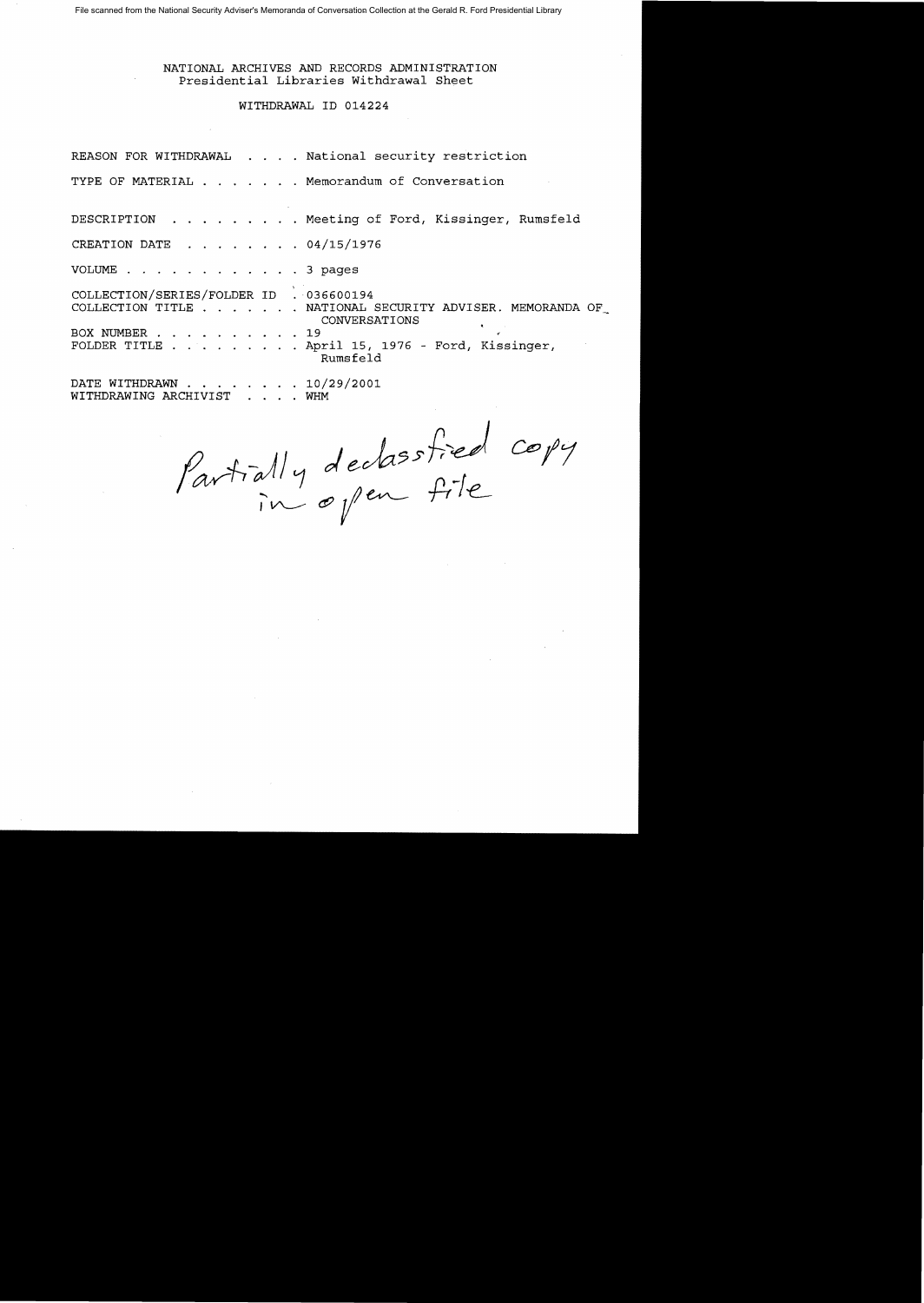MEMORANDUM

#### THE WHITE HOUSE

WASHINGTON

MEMORANDUM OF CONVERSATION

**EEGRET /NODIS /XGDS** MAXIMATED **DECLASSIFIED** • E.O. 12958 Soc. 3.6 With PORTIONS EXEMPTED E.O. 12958 Sec. 1.5 (d)

MROI-100 #44. NSE Its 10/15/01

NARA, Date\_co/z3/oi

PARTICIPANTS: President Ford

Henry A. Kissinger, Secretary of State Donald Rumsfeld, Secretary of Defense Brent Scowc roft, As sistant to the President for National Security Affairs Richard Cheney, Assistant to the President

DATE & TIME: Thursday - April 15, 1976 9:31 - 10:19 a.m..

PLACE: The Oval Office

President: I have decided to make a major defense and foreign policy speech before the DAR next Wednesday. Hartmann has done a redraft. It is tough -- it takes on Reagan. Will you all look at it today so I can have it in final form by Saturday? It is a little tough on the Soviet Union but says we will negotiate....

Kissinger: The problem. with the Soviet Union is that detente is really right. Second, you will have to deal with them after November. It really isn't so that they are being irresponsible -- except in Angola. And politically, if it is Humphrey and they [the Soviets] decide that Humphrey is preferable, they can be troublesome.

President: I don't think it really does that. [He describes what is in the speech. ]

Kissinger: Schlesinger is now saying the way we play detente is like the cold war.

President: Reagan, you notice, is not now saying that we are behind strategically. He is now emphasizing the conventional needs.

CLASSIFIED BY <u>Stent Scoweroft</u> **EXEMPT FROM GENERAL DECLASSIFICATION** SCHEDULE OF EXECUTIVE ORDER 11652 **ENEMPTION CATEGORY**  $56$ AUTOMATICALLY DECLASSIFIED ON IMP

S<del>ECRET</del> /NODIS /XGDS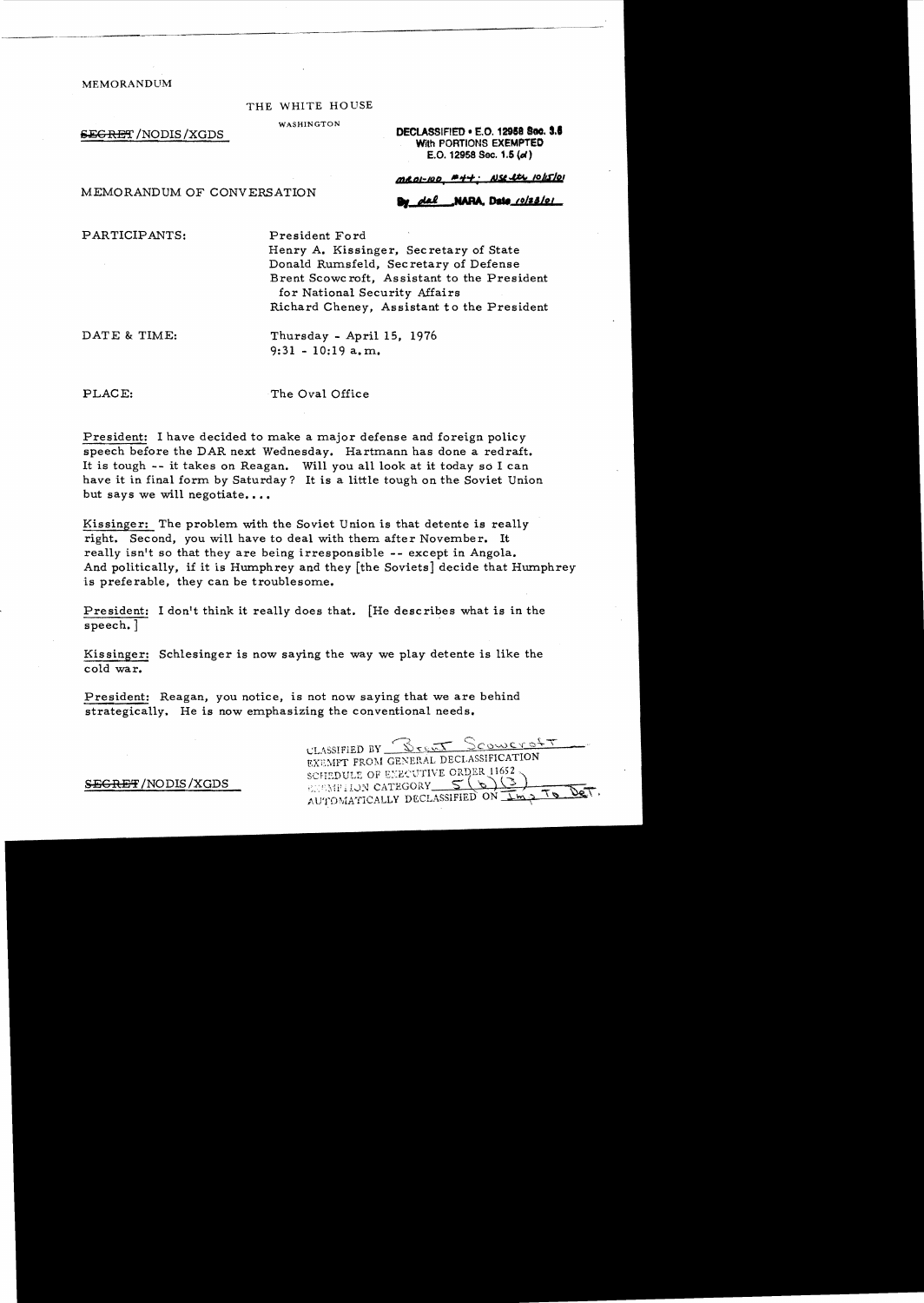## $\overline{\text{SEERET}}$  /NODIS/XGDS  $-2$  -

Rumsfeld: We need to avoid wild swings from euphoria to an all-out cold war with the Soviet Union.

Kissinger: We are signing today with the Greeks the principles of a base agreement, similar to what we did with the Turks. The price is \$700 million. Their units will return to NATO, ............ • • • • • • • • • • • • • • • • • • • • • • • • • • • • • • ,The exchange of letters will be released today.

[To Rumsfeld:] In your meeting he will want to concentrate on the Aegean and Cyprus.

[There is discussion of the return of Nirkes to NATO and the impact of "special arrangements" on Italy and possible Communists in the government. ]

Rurnsfeld: I think the Europeans think that Communists in govermnent is just a matter of preference to us. It is just that. There is no way you can have an integrated command system with govermnents which have a cabinet system where classified information can't be segregated.

Kissinger: Yes. We should say that Communists in govermnent would have an inevitable consequence.

Rumsfeld: That's right. That is also the single biggest help for the Christian Democrats in Italy.

Scowcroft: But if we are to talk this way, we must all know that we will carry it out if it happens.

Rumsfeld: The Minuteman III line decision is a touchy one in the way we explain it. We could have put the money in the budget or not -- you decided not to. We should answer that our decision is based on the rate of progress in SALT. We are merely keeping our options open.

President: Let's announce it from here. Get a statement along those lines.

Kissinger: I am going to Arizona and will appear with Goldwater.

Cheney: That is one of our toughest states. They are Birchers.

### **SECRET**/NODIS/XGDS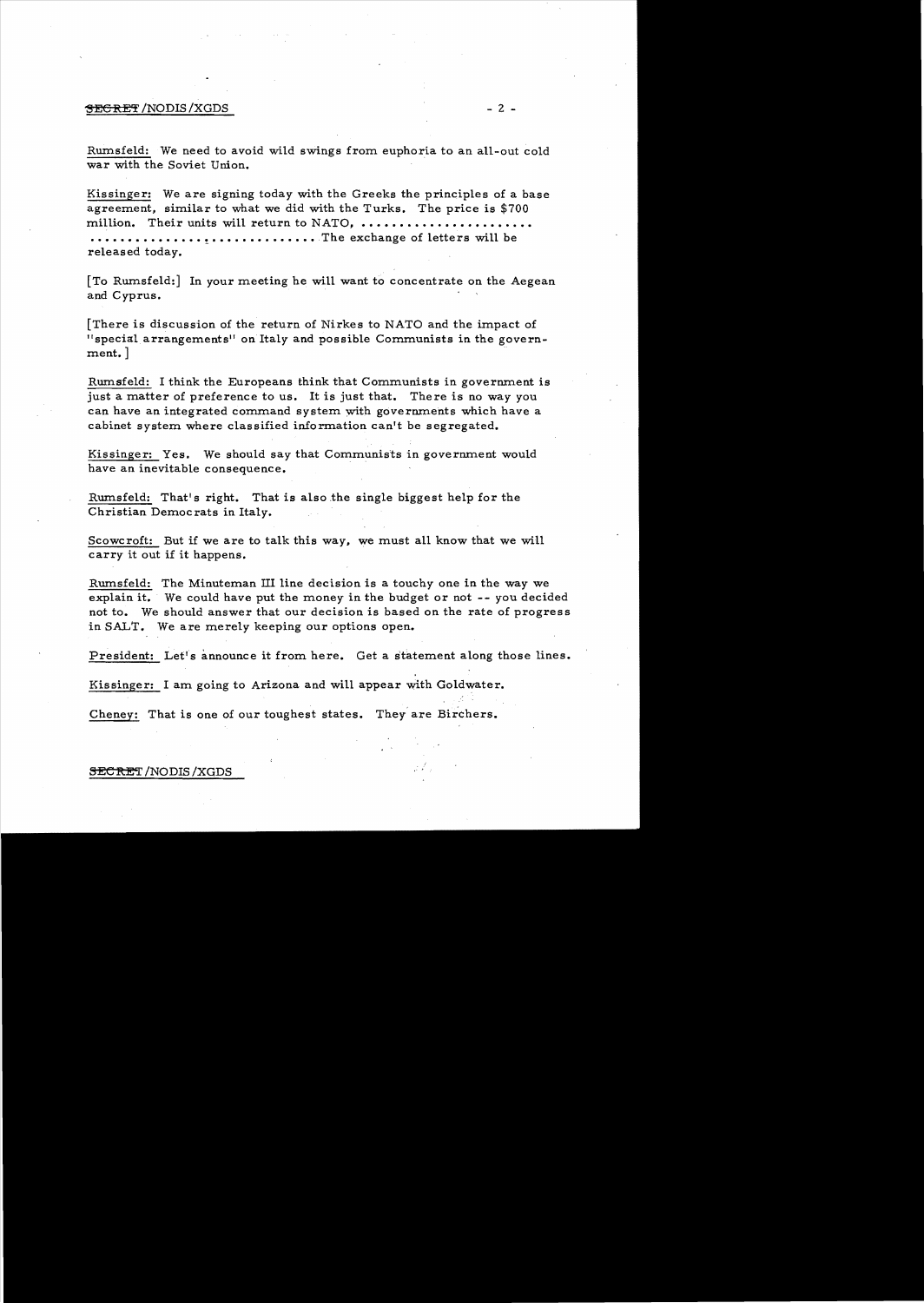## $-3 -$

Kissinger: I thought I would take Reagan on on the optimism-pessimism issue. but not *by* name. Say you are realistic, it is tough. but we can make it if we work at it.

President: I am giving a Texas press interview and will get at the Panama Canal. I thought I would say that in  $164$  there were riots and people were killed and we are working to avoid that and protect our interests. Hit Reagan on irresponsibility.

Rumsfeld: I don't like it. It looks like any time Americans get killed, we cave in.

is Kissinger: I would say it/not just an issue between us and Panama. You have an obligation to explore whether we can reach an agreement which will preserve our interests over the expected useful life of the Canal and preserve our relationships with Panama and with Latin America. We don't want to return to the climate of 164 and destroy our Latin American relationships. It may not be possible to arrive at such an agreement but it would be irresponsible not to *try.* You can't sacrifice our interests in the open use and defense of the Canal and any agreement must be sub-

Rurnsfeld: I like that better.

mitted to the Congress.

President: Okay. I just have to get myself off the hook of using the word "neverll and I also want to demonstrate that Reagan is irresponsible or doesn't understand the issues.